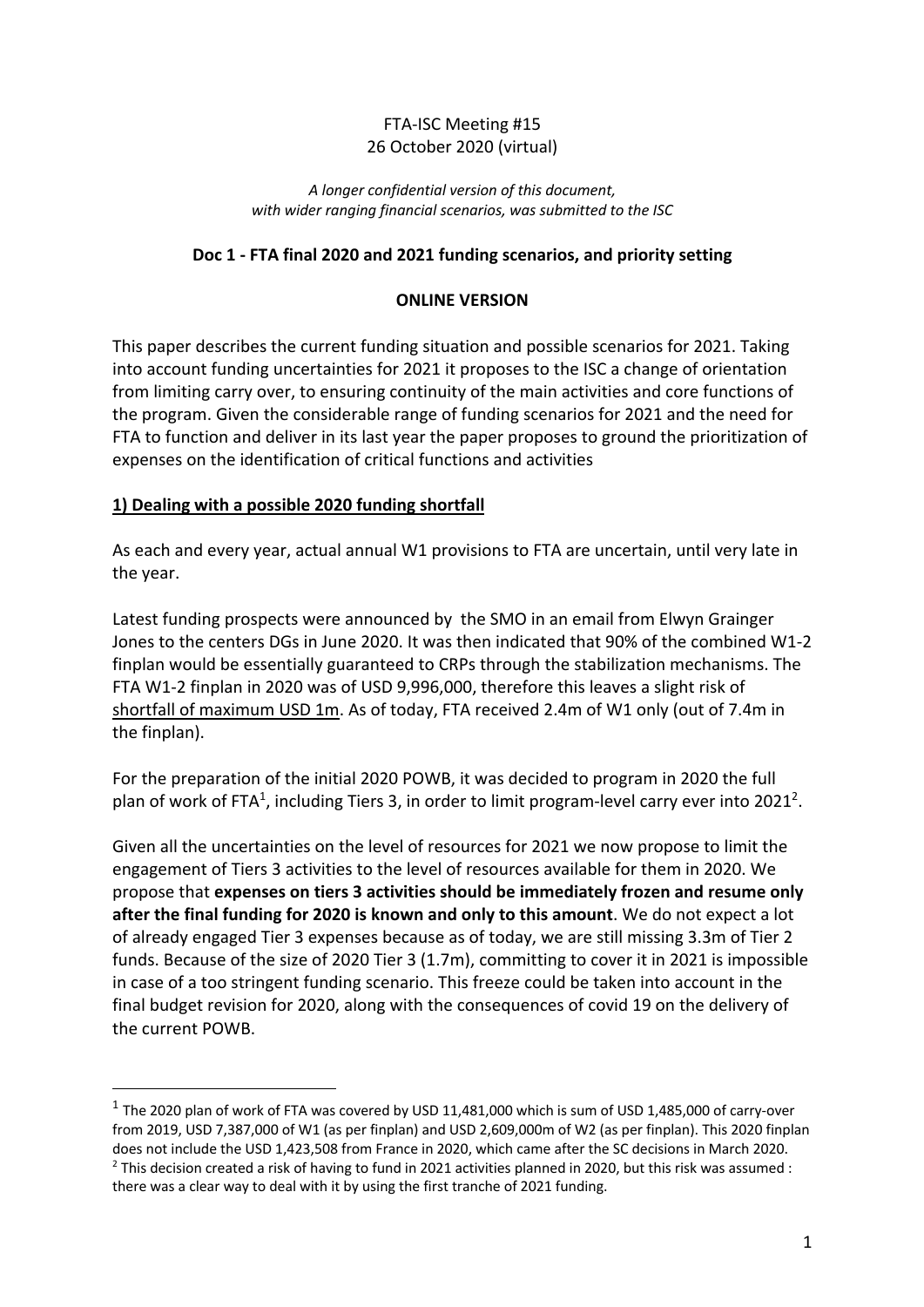## **2) Rules for closing the program in 2021**

The Financial Framework Agreement between CIFOR as lead center and the CGIAR system organisation states that 31st Dec 2021 is the cut-off date for all FTA W1-2 expenses, meaning that budget cannot be used after this date, unless we receive a no-cost extension from CGIAR. There is no information yet, whether this would be considered. The program will still need to prepare in 2022 the final report and financial report demonstrating the deliverables it is accountable for. A final evaluation will also take place (it has just started), with its associated costs in preparing documents for the evaluation team.

## **3) 2021 FINPLAN scenarios for FTA**

The official 2021 finplan is not known to date, as it is to be decided by the CGIAR System Council (SC) at its 4-5 December 2020 meeting. The multi-year CGIAR finplan (business plan 2019-2021) published in 2019, shows for FTA *an indicative 2021* finplan of USD 10.7m, of which 8.1m of W1, and 2.6m of W2.

W<sub>2</sub> is decided by individual donors and prospects are quite firm for FTA in 2021. Netherlands positively assessed FTA last year, and the funding to FTA in 2021 is the second year of a 3-yr plan for CGIAR funding by the Netherlands (softly earmarked). Australia is a traditional donor since the beginning of the program, also a founder of the lead center CIFOR. Both took part in the FTA science conference. In 2020, France decided to fund FTA W2 as part of a 3-year funding plan of EUR 4m total earmarked on agroecology.

W1 target funding to CRPs is decided by the CGIAR SC annually, and this is expected to take place at the end of November or in December. The One CGIAR process brings an additional range of uncertainties. There is technically an additional uncertainty that is linked to the French W2 funding. Not that this funding would not be provided, but because the SC could decide to reduce FTA W1 by the same amount, depending on its interpretation of the W1-2 relinking rules.

Of course, on top of this uncertainty, there is the "traditional" final uncertainty on W1, (that remains even when the finplan is known), which is to know how much the W1 donors will finally provide in 2021, and how the SMO will use the stabilization fund to eventually compensate shocks in W1 and W2.

Depending on the above, several scenario can take place and these uncertainties are managed by FTA's contingency planning "tiered" system. The most optimistic scenario at this point would provide USD 12.1m to FTA, if all W2 donors confirm their commitments, and if the original W1 finplan is honored by the SMO, with French W2 funding considered as additional.

# **4) Prioritization of expenses for FTA in 2021**

Given the orientations proposed during the FTA science conference and to arrive at an appropriate hierarchy of funding importance given all the specific 2021 funding